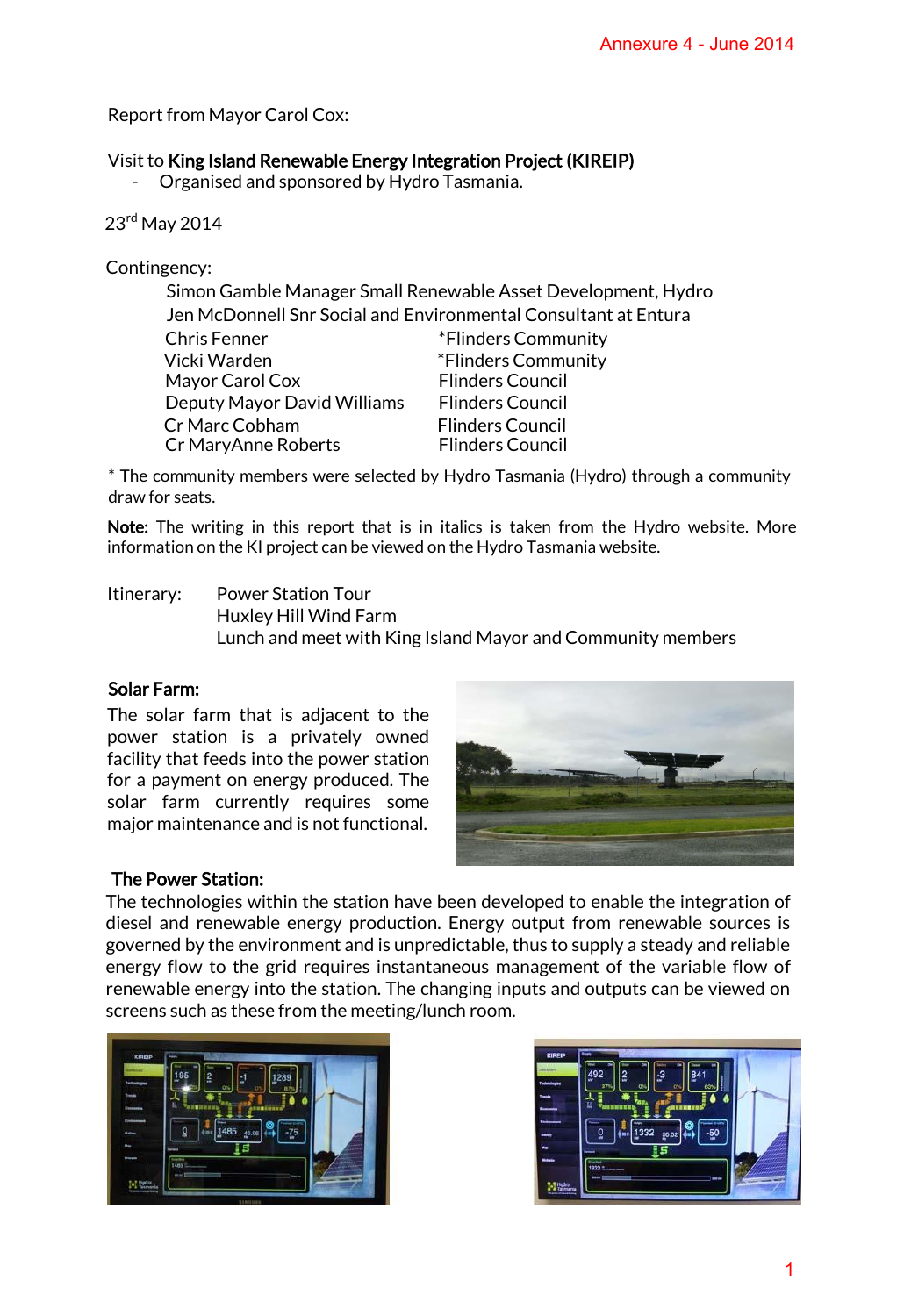#### Enablers for utilization of renewable energy:

Uninterruptable Power Supply class Diesel engine or D-UPS

In the King Island system the D-UPS allows all primary diesel generators to be switched off when there is a period where renewable energy generation is greater than the customer demand, resulting in what is called 100 per cent renewable energy penetration.



The D-UPS provides an immediate short-term backup for the primary diesel generators – it makes sure that there is not a gap in generation when the customer demand rapidly exceeds renewable generation.

The flywheel of the D-UPS contains significant inertia and if renewable generation drops, the inertia of the flywheel can quickly start the attached secondary diesel generator. The D-UPS unit can cover the gap for enough time to allow a larger primary diesel engine to be started.

The completion of the D-UPS is a huge step in the King Island renewable energy journey allowing the island to have periods where it is powered by 100 per cent renewable energy.

Resistor: (Heat bank) The "system employs a large resistive load which can be varied rapidly to absorb excess wind generation rather than spill it through shutting or throttling back wind turbines. Instead of reducing output the wind turbines are allowed to produce as much power as possible with the excess generation to be absorbed by the resistor. As the resistor can be adjusted rapidly this effectively converts spilled wind into "spinning reserve" that can

be used to supplement diesel generation".



Switching Room:

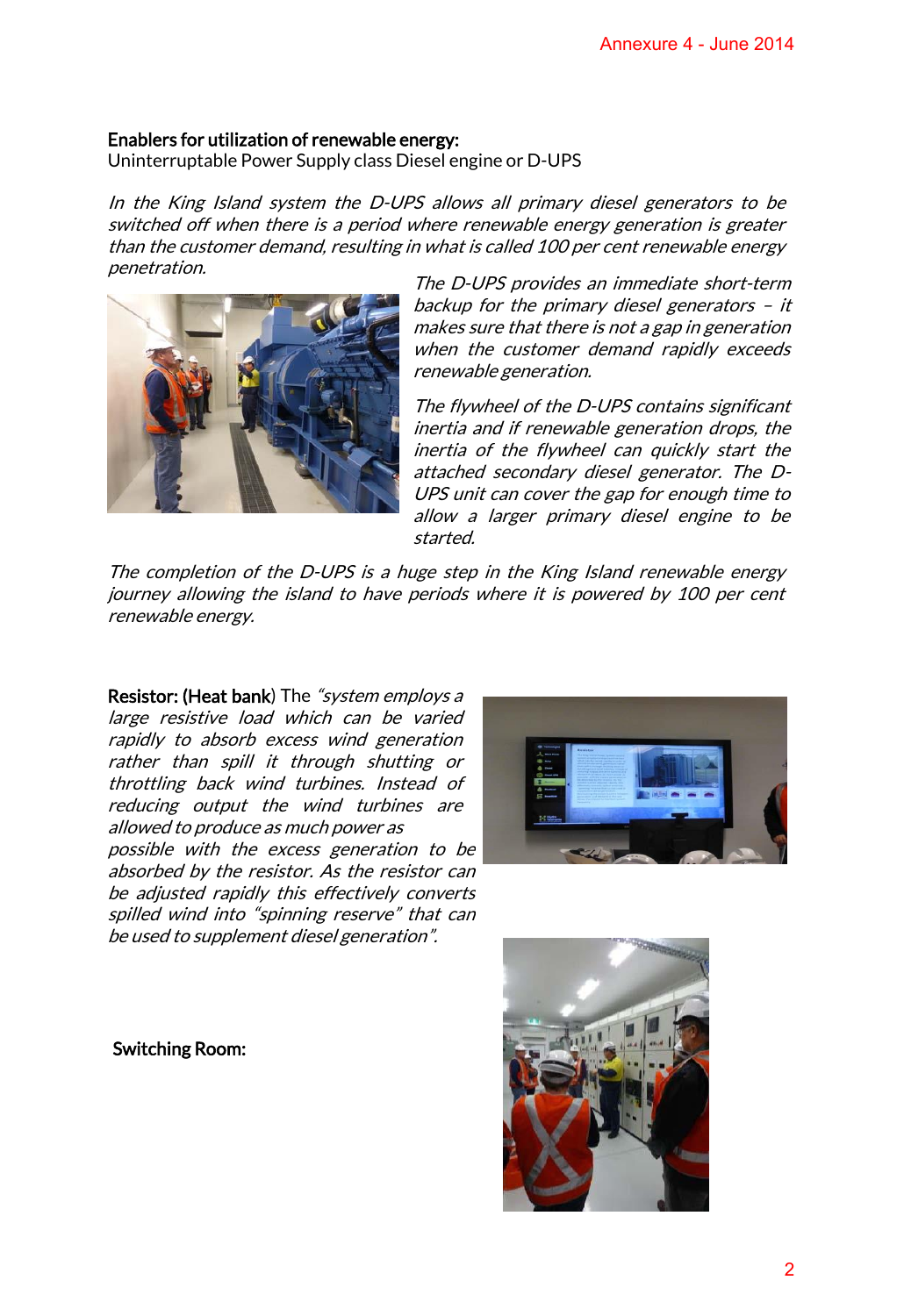#### Dynamic Resistor:

A low cost way of maximizing the contribution of renewable energy in the absence of further enablers e.g. energy storage. On its own it can reduce diesel storage by up to 10%. When used in conjunction with the diesel uninterruptible power supply D-UPS 100% renewable generation can be achieved for significant periods of time. Adding energy storage extends these periods of time. The dynamic resistor is a scalable modular system from 1MW.



Energy Storage To extend those periods of 100-percentrenewableenergy penetration, and because there is often more wind power than can be used, Hydro Tasmania is installing energy storage. Its 3 megawatt/1.6 megawatt-hour UltraBattery storage system, the largest battery ever installed in Australia, will have the capacity to power the entire island for up to 45 minutes. Storing wind energy when there is excess generation and making it available when it is needed to meet demand will help maintain the stability of the power grid.

The Vanadium Redox Battery trial was unsuccessful and this battery is in the process of being decommissioned.

The picture above is the battery bank installation. The picture on the right is a portion of the battery installed in a pretested shipping container to make the module battery that can be shipped to island sites as a functioning unit.



## The Flinders Project:

Hydro's aim is to modulise the above elements into approved shipping containers so that it is possible to ship the elements required to the many other islands around the world that currently rely on diesel generation. The need is based on the assumption that the

cost of diesel will continue to rise.

Whilst King is the trial site Flinders is proposed to be the demonstration site for the final product.

DA approval has already been given to place the modules at the Flinders power station and for a solar farm adjacent.

Funding is being sought by Hydro from the Federal government to support the development on the Flinders Project.